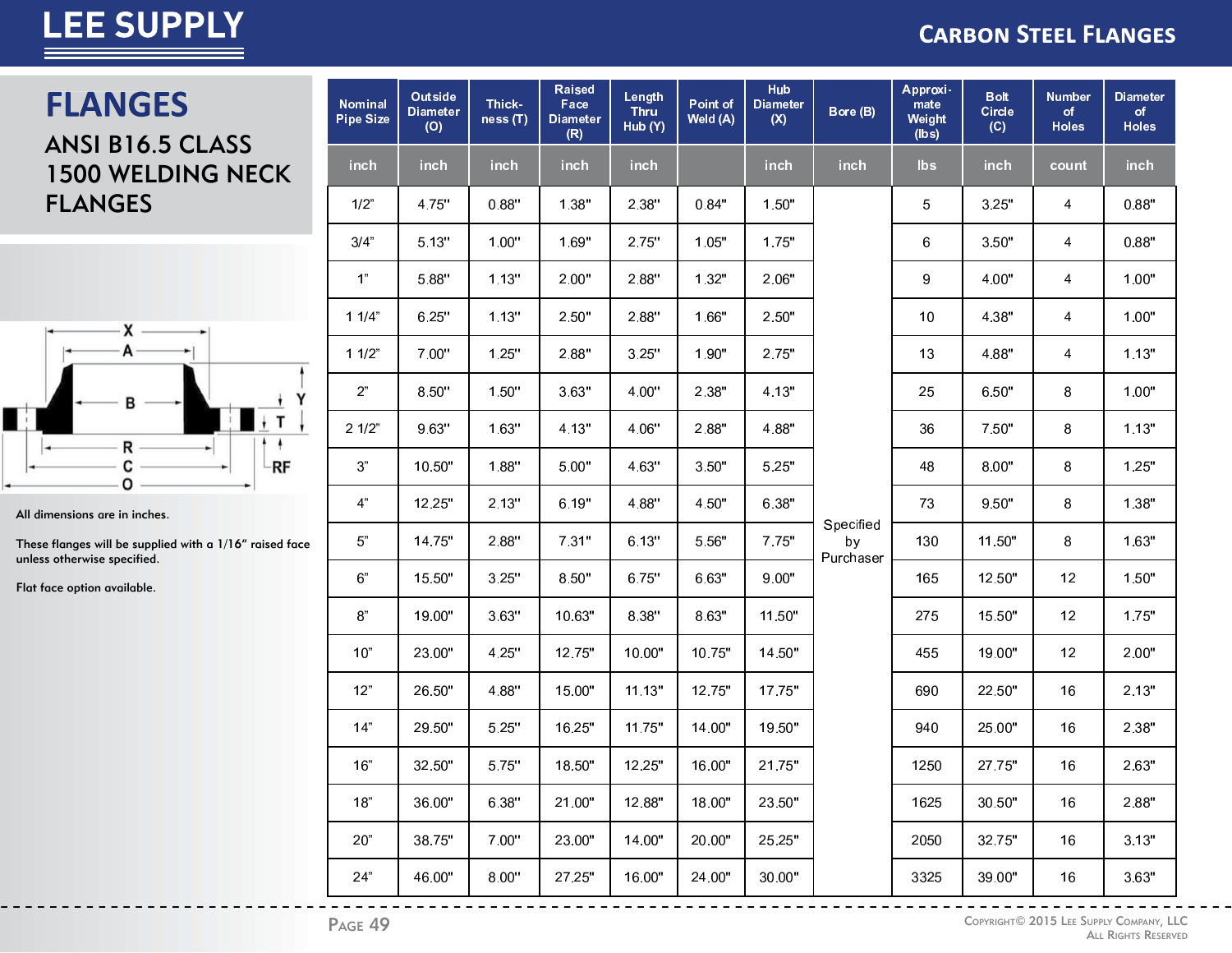#### **CARBON STEEL FLANGES**

### **FLANGES**

ANSI B16.5 CLASS **1500 SLIP-ON FLANGES** 



All dimensions are in inches.

These flanges will be supplied with a 1/16" raised face unless otherwise specified.

Flat face option available

| <b>Nominal</b><br><b>Pipe Size</b> | Outside<br><b>Diameter</b><br>(O) | <b>Thickness</b><br>(T) | <b>Raised</b><br>Face<br><b>Diameter</b><br>(R) | Length<br><b>Thru</b><br>Hub (Y) | Hub<br><b>Diameter</b><br>(X) | Bore (B) | Approxi-<br>mate<br>Weight<br>(lbs) | <b>Bolt Circle</b><br>(C) | Number of<br><b>Holes</b> | Diameter of<br><b>Holes</b> |
|------------------------------------|-----------------------------------|-------------------------|-------------------------------------------------|----------------------------------|-------------------------------|----------|-------------------------------------|---------------------------|---------------------------|-----------------------------|
| inch                               | inch                              | inch                    | inch                                            | inch                             | inch                          | inch     | <b>lbs</b>                          | inch                      | count                     | inch                        |
| 1/2"                               | 4.75"                             | 0.88"                   | 1.38"                                           | 1.25"                            | 1.50"                         | 0.88"    | 4                                   | 3.25"                     | 4                         | 0.88"                       |
| 3/4"                               | 5.13"                             | 1.00"                   | 1.69"                                           | 1.38"                            | 1.75"                         | 1.09"    | 5                                   | 3.50"                     | 4                         | 0.88"                       |
| 1 <sup>n</sup>                     | 5.88"                             | 1.13"                   | 2.00"                                           | 1.63"                            | 2.06"                         | 1.36"    | 8                                   | 4.00"                     | 4                         | 1.00"                       |
| 11/4"                              | 6.25"                             | 1.13"                   | 2.50"                                           | 1.63"                            | 2.50"                         | 1.70"    | $\boldsymbol{9}$                    | 4.38"                     | 4                         | 1.00"                       |
| 11/2"                              | 7.00"                             | 1.25"                   | 2.88"                                           | 1.75"                            | 2.75"                         | 1.95"    | 12                                  | 4.88"                     | 4                         | 1.13"                       |
| 2 <sup>n</sup>                     | 8.50"                             | 1.50"                   | 3.63"                                           | 2.25"                            | 4.13"                         | 2.44"    | 25                                  | 6.50"                     | 8                         | 1.00"                       |
| 21/2"                              | 9.63"                             | 1.63"                   | 4.13"                                           | 2.50"                            | 4.88"                         | 2.94"    | 36                                  | 7.50"                     | 8                         | 1.13"                       |
| 3 <sup>n</sup>                     | 10.50"                            | 1.88"                   | 5.00"                                           | 2.88"                            | 5.25"                         | 3.57"    | 48                                  | 8.00"                     | 8                         | 1.25"                       |
| 4 <sup>n</sup>                     | 12.25"                            | 2.13"                   | 6.19"                                           | 3.56"                            | 6.38"                         | 4.57"    | 73                                  | 9.50"                     | 8                         | 1.38"                       |
| $5"$                               | 14.75"                            | 2.88"                   | 7.31"                                           | 4.13"                            | 7.75"                         | 5.66"    | 130                                 | 11.50"                    | 8                         | 1.63"                       |
| 6"                                 | 15.50"                            | 3.25"                   | 8.50"                                           | 4.69"                            | 9.00"                         | 6.72"    | 165                                 | 12.50"                    | 12                        | 1.50"                       |
| $\mbox{8}^{\circ}$                 | 19.00"                            | 3.63"                   | 10.63"                                          | 5.63"                            | 11.50"                        | 8.72"    | 260                                 | 15.50"                    | 12                        | 1.75"                       |
| 10"                                | 23.00"                            | 4.25"                   | 12.75"                                          | 6.25"                            | 14.50"                        | 10.88"   | 435                                 | 19.00"                    | 12                        | 2.00"                       |
| 12"                                | 26.50"                            | 4.88"                   | 15.00"                                          | 7.13"                            | 17.75"                        | 12.88"   | 580                                 | 22.50"                    | 16                        | 2.13"                       |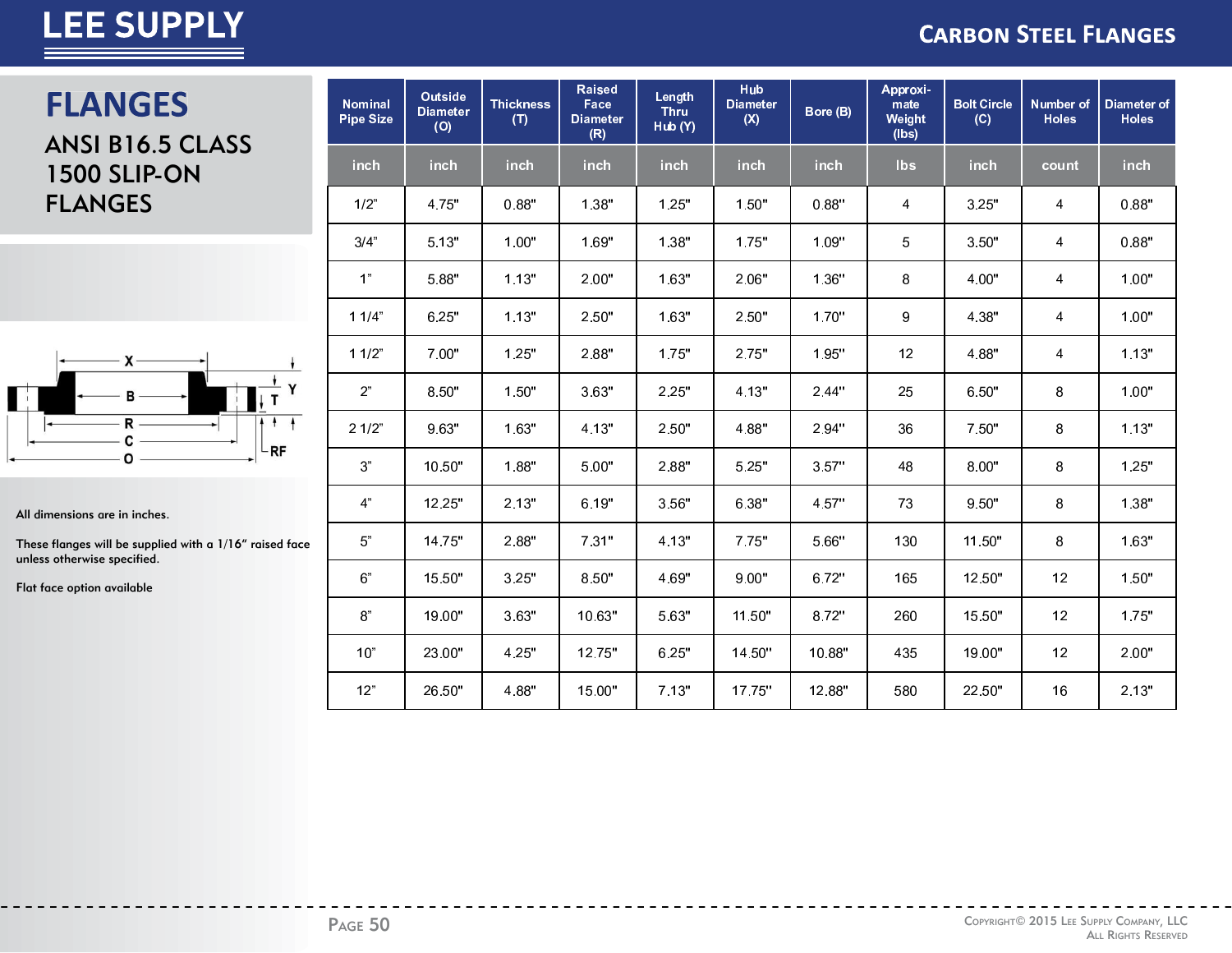#### **CARBON STEEL FLANGES**

### **FLANGES** ANSI B16.5 CLASS 1500 BLIND FLANGES



All dimensions are in inches.

These flanges will be supplied with a 1/16" raised face unless otherwise specified.

Flat face option available

| <b>Nominal Pipe</b><br><b>Size</b> | Outside<br>Diameter (O) | Thickness (T) | <b>Raised Face</b><br>Diameter (R) | Approximate<br><b>Weight (lbs)</b> | <b>Bolt Circle</b><br>(C) | Number of<br><b>Holes</b> | Diameter of<br><b>Holes</b> |
|------------------------------------|-------------------------|---------------|------------------------------------|------------------------------------|---------------------------|---------------------------|-----------------------------|
| inch                               | <b>inch</b>             | inch          | inch                               | <b>lbs</b>                         | <b>inch</b>               | count                     | inch                        |
| $1/2$ "                            | 4.75"                   | 0.88"         | 1.38"                              | 4                                  | 3.25"                     | 4                         | 0.88"                       |
| 3/4"                               | 5.13"                   | 1.00"         | 1.69"                              | 6                                  | 3.50"                     | 4                         | 0.88"                       |
| 1"                                 | 5.88"                   | 1.13"         | 2.00"                              | 8                                  | 4.00"                     | 4                         | 1.00"                       |
| 11/4"                              | 6.25"                   | 1.13"         | 2.50"                              | $\boldsymbol{9}$                   | 4.38"                     | 4                         | 1.00"                       |
| 11/2"                              | 7.00"                   | 1.25"         | 2.88"                              | 13                                 | 4.88"                     | 4                         | 1.13"                       |
| 2 <sup>n</sup>                     | 8.50"                   | 1.50"         | 3.63"                              | 25                                 | 6.50"                     | 8                         | 1.00"                       |
| 21/2"                              | 9.63"                   | 1.63"         | 4.13"                              | 35                                 | 7.50"                     | 8                         | 1.13"                       |
| $3"$                               | 10.50"                  | 1.88"         | 5.00"                              | 48                                 | 8.00"                     | 8                         | 1.25"                       |
| 4"                                 | 12.25"                  | 2.13"         | 6.19"                              | 73                                 | 9.50"                     | 8                         | 1.38"                       |
| $5"$                               | 14.75"                  | 2.88"         | 7.31"                              | 140                                | 11.50"                    | 8                         | 1.63"                       |
| $6"$                               | 15.50"                  | 3.25"         | 8.50"                              | 160                                | 12.50"                    | 12                        | 1.50"                       |
| $8^{\circ}$                        | 19.00"                  | 3.63"         | 10.63"                             | 300                                | 15.50"                    | 12                        | 1.75"                       |
| 10"                                | 23.00"                  | 4.25"         | 12.75"                             | 510                                | 19.00"                    | 12                        | 2.00"                       |
| 12"                                | 26.50"                  | 4.88"         | 15.00"                             | 690                                | 22.50"                    | 16                        | 2.13"                       |
| 14"                                | 29.50"                  | 5.25"         | 16.25"                             | 975                                | 25.00"                    | 16                        | 2.38"                       |
| 16"                                | 32.50"                  | 5.75"         | 18.50"                             | 1300                               | 27.75"                    | 16                        | 2.63"                       |
| 18"                                | 36.00"                  | 6.38"         | 21.00"                             | 1750                               | 30.50"                    | 16                        | 2.88"                       |
| 20"                                | 38.75"                  | 7.00"         | 23.00"                             | 2225                               | 32.75"                    | 16                        | 3.13"                       |
| 24"                                | 46.00"                  | 8.00"         | 27.25"                             | 3625                               | 39.00"                    | 16                        | 3.63"                       |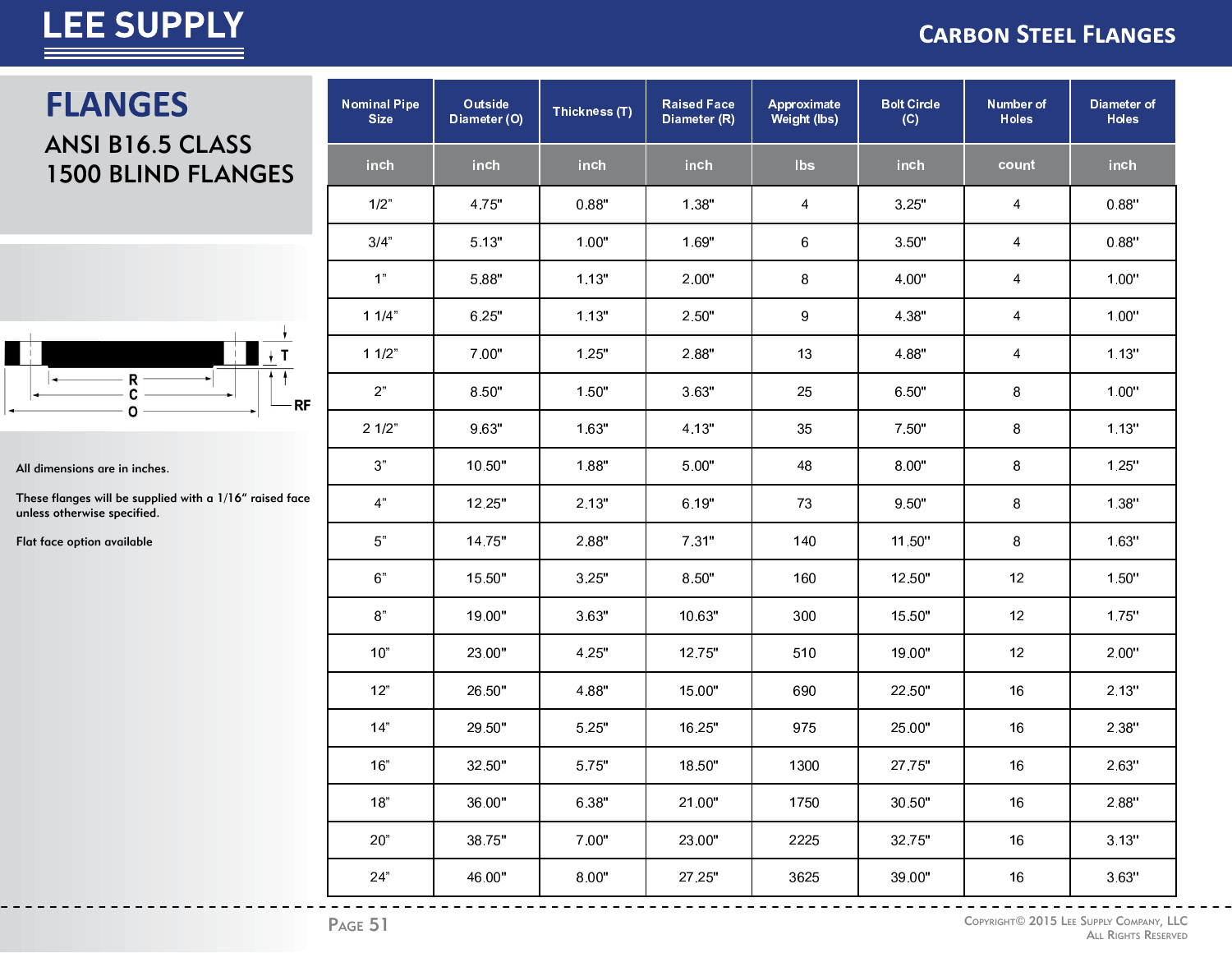#### **CARBON STEEL FLANGES**

### **FLANGES**

ANSI B16.5 CLASS 1500 THREADED FLANGES



All dimensions are in inches.

These flanges will be supplied with a 1/16" raised face unless otherwise specified.

Flat face option available

| <b>Nominal</b><br><b>Pipe Size</b> | <b>Outside</b><br><b>Diameter</b><br>(O) | <b>Thickness</b><br>(T) | <b>Raised Face</b><br><b>Diameter</b><br>(R) | <b>Length Thru</b><br>Hub (Y) | <b>Hub</b><br>Diameter (X) | Approximate<br><b>Weight (lbs)</b> | <b>Bolt Circle</b><br>(C) | <b>Number of</b><br><b>Holes</b> | <b>Diameter of</b><br><b>Holes</b> |
|------------------------------------|------------------------------------------|-------------------------|----------------------------------------------|-------------------------------|----------------------------|------------------------------------|---------------------------|----------------------------------|------------------------------------|
| inch                               | inch                                     | inch                    | inch                                         | inch                          | inch                       | <b>lbs</b>                         | inch                      | count                            | inch                               |
| 1/2"                               | 4.75"                                    | 0.88"                   | 1.38"                                        | 1.25"                         | 1.50"                      | 4                                  | 3.25"                     | 4                                | 0.88"                              |
| 3/4"                               | 5.13"                                    | 1.00"                   | 1.69"                                        | 1.38"                         | 1.75"                      | 5                                  | 3.50"                     | 4                                | 0.88"                              |
| 1"                                 | 5.88"                                    | 1.13"                   | 2.00"                                        | 1.63"                         | 2.06"                      | 8                                  | 4.00"                     | 4                                | 1.00"                              |
| 11/4"                              | 6.25"                                    | 1.13"                   | 2.50"                                        | 1.63"                         | 2.50"                      | 9                                  | 4.38"                     | 4                                | 1.00"                              |
| 11/2"                              | 7.00"                                    | 1.25"                   | 2.88"                                        | 1.75"                         | 2.75"                      | 12                                 | 4.88"                     | 4                                | 1.13"                              |
| 2"                                 | 8.50"                                    | 1.50"                   | 3.63"                                        | 2.25"                         | 4.13"                      | 25                                 | 6.50"                     | 8                                | 1.00"                              |
| 21/2"                              | 9.63"                                    | 1.63"                   | 4.13"                                        | 2.50"                         | 4.88"                      | 36                                 | 7.50"                     | 8                                | 1.13"                              |
| 3"                                 | 10.50"                                   | 1.88"                   | 5.00"                                        | 2.88"                         | 5.25"                      | 48                                 | 8.00"                     | 8                                | 1.25"                              |
| 4"                                 | 12.25"                                   | 2.13"                   | 6.19"                                        | 3.56"                         | 6.38"                      | 73                                 | 9.50"                     | 8                                | 1.38"                              |
| 5"                                 | 14.75"                                   | 2.88"                   | 7.31"                                        | 4.13"                         | 7.75"                      | 130                                | 11.50"                    | 8                                | 1.63"                              |
| 6"                                 | 15.50"                                   | 3.25"                   | 8.50"                                        | 4.69"                         | 9.00"                      | 165                                | 12.50"                    | 12                               | 1.50"                              |
| 8"                                 | 19.00"                                   | 3.63"                   | 10.63"                                       | 5.63"                         | 11.50"                     | 260                                | 15.50"                    | 12                               | 1.75"                              |
| 10"                                | 23.00"                                   | 4.25"                   | 12.75"                                       | 6.25"                         | 14.50"                     | 435                                | 19.00"                    | 12                               | 2.00"                              |
| 12"                                | 26.50"                                   | 4.88"                   | 15.00"                                       | 7.13"                         | 17.75"                     | 580                                | 22.50"                    | 16                               | 2.13"                              |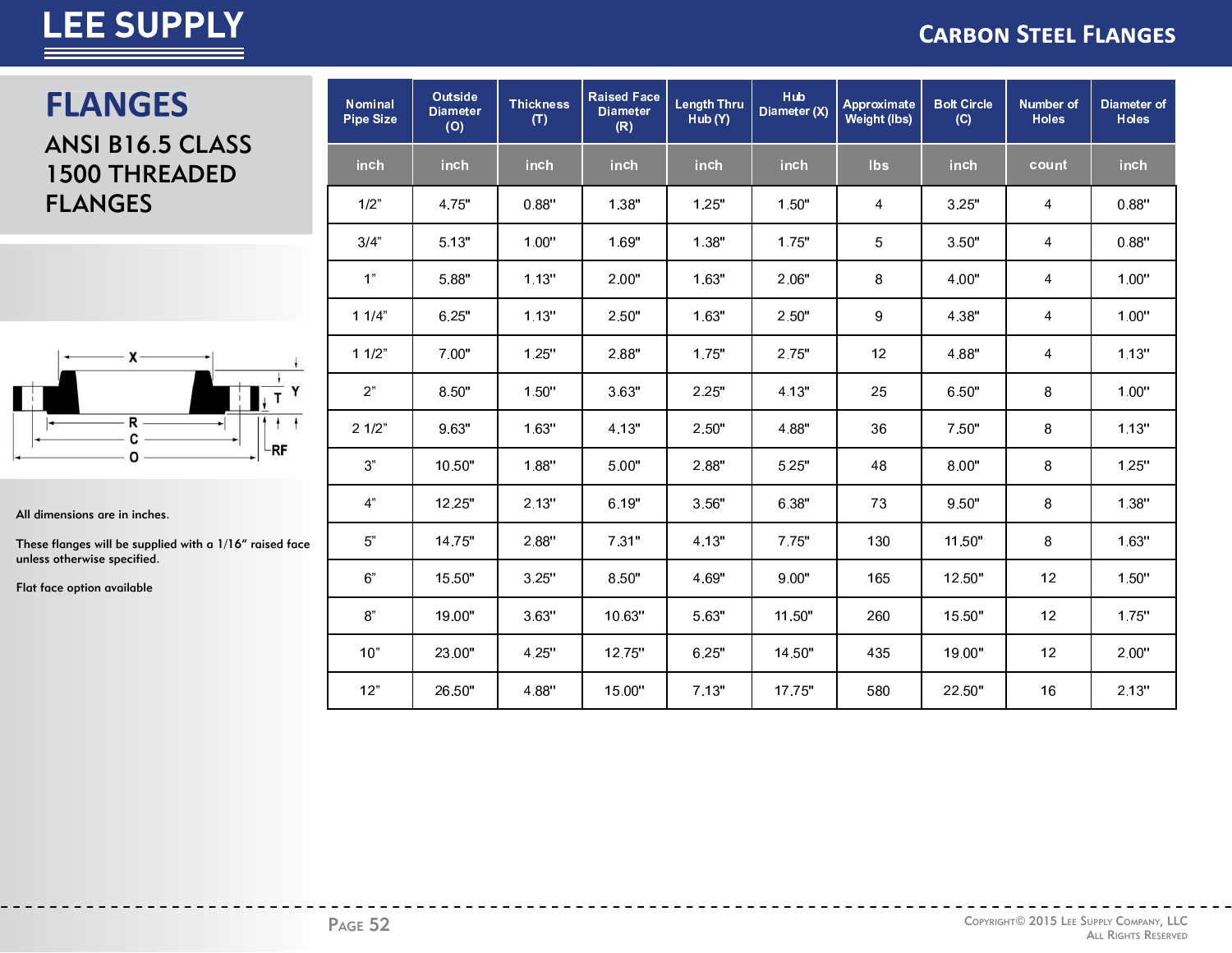#### **CARBON STEEL FLANGES**

### **FLANGES**

ANSI B16.5 CLASS 1500 LAP JOINT **FLANGES** 



All dimensions are in inches.

| <b>Nominal</b><br><b>Pipe Size</b> | Outside<br><b>Diameter</b><br>(O) | <b>Thickness</b><br>(T) | Length<br><b>Thru</b><br>Hub (Y) | Hub<br><b>Diameter</b><br>(X) | Radius<br>(r) | Bore (B) | Approxi-<br>mate<br>Weight<br>(lbs) | <b>Bolt Circle</b><br>(C) | Number of<br><b>Holes</b> | Diameter of<br><b>Holes</b> |
|------------------------------------|-----------------------------------|-------------------------|----------------------------------|-------------------------------|---------------|----------|-------------------------------------|---------------------------|---------------------------|-----------------------------|
| <b>inch</b>                        | inch                              | <b>inch</b>             | inch                             | <b>inch</b>                   | inch          | inch     | <b>lbs</b>                          | inch                      | count                     | <b>inch</b>                 |
| 1/2"                               | 4.75"                             | 0.88"                   | 1.25"                            | 1.50"                         | 0.13"         | 0.90"    | 4                                   | 3.25"                     | 4                         | 0.88"                       |
| 3/4"                               | 5.13"                             | 1.00"                   | 1.38"                            | 1.75"                         | 0.13"         | 1.11"    | 5                                   | 3.50"                     | 4                         | 0.88"                       |
| 1"                                 | 5.88"                             | 1.13"                   | 1.63"                            | 2.06"                         | 0.13"         | 1.38"    | 8                                   | 4.00"                     | 4                         | 1.00"                       |
| 11/4"                              | 6.25"                             | 1.13"                   | 1.63"                            | 2.50"                         | 0.19"         | 1.72"    | 9                                   | 4.38"                     | 4                         | 1.00"                       |
| 11/2"                              | 7.00"                             | 1.25"                   | 1.75"                            | 2.75"                         | 0.25"         | 1.97"    | 12                                  | 4.88"                     | 4                         | 1.13"                       |
| 2 <sup>n</sup>                     | 8.50"                             | 1.50"                   | 2.25"                            | 4.13"                         | 0.31"         | 2.46"    | 25                                  | 6.50"                     | 8                         | 1.00"                       |
| 21/2"                              | 9.63"                             | 1.63"                   | 2.50"                            | 4.88"                         | 0.31"         | 2.97"    | 35                                  | 7.50"                     | 8                         | 1.13"                       |
| 3"                                 | 10.50"                            | 1.88"                   | 2.88"                            | 5.25"                         | 0.38"         | 3.60"    | 47                                  | 8.00"                     | 8                         | 1.25"                       |
| 4"                                 | 12.25"                            | 2.13"                   | 3.56"                            | 6.38"                         | 0.38"         | 4.60"    | 75                                  | 9.50"                     | 8                         | 1.38"                       |
| 5"                                 | 14.75"                            | 2.88"                   | 4.13"                            | 7.75"                         | 0.44"         | 5.69"    | 140                                 | 11.50"                    | 8                         | 1.63"                       |
| 6 <sup>n</sup>                     | 15.50"                            | 3.25"                   | 4.69"                            | 9.00"                         | 0.44"         | 6.75"    | 170                                 | 12.50"                    | 12                        | 1.50"                       |
| 8"                                 | 19.00"                            | 3.63"                   | 5.63"                            | 11.50"                        | 0.50"         | 8.75"    | 285                                 | 15.50"                    | 12                        | 1.75"                       |
| 10"                                | 23.00"                            | 4.25"                   | 7.00"                            | 14.50"                        | 0.50"         | 10.92"   | 485                                 | 19.00"                    | 12                        | 2.00"                       |
| 12"                                | 26.50"                            | 4.88"                   | 8.63"                            | 17.75"                        | 0.50"         | 12.92"   | 630                                 | 22.50"                    | 16                        | 2.13"                       |
| 14"                                | 29.50"                            | 5.25"                   | 9.50"                            | 19.50"                        | 0.50"         | 14.18"   | 890                                 | 25.00"                    | 16                        | 2.38"                       |
| 16"                                | 32.50"                            | 5.75"                   | 10.25"                           | 21.75"                        | 0.50"         | 16.19"   | 1150                                | 27.75"                    | 16                        | 2.63"                       |
| 18"                                | 36.00"                            | 6.38"                   | 10.88"                           | 23.50"                        | 0.50"         | 18.20"   | 1475                                | 30.50"                    | 16                        | 2.88"                       |
| 20"                                | 38.75"                            | 7.00"                   | 11.50"                           | 25.25"                        | 0.50"         | 20.25"   | 1775                                | 32.75"                    | 16                        | 3.13"                       |
| 24"                                | 46.00"                            | 8.00"                   | 13.00"                           | 30.00"                        | 0.50"         | 24.25"   | 2825                                | 39.00"                    | 16                        | 3.63"                       |